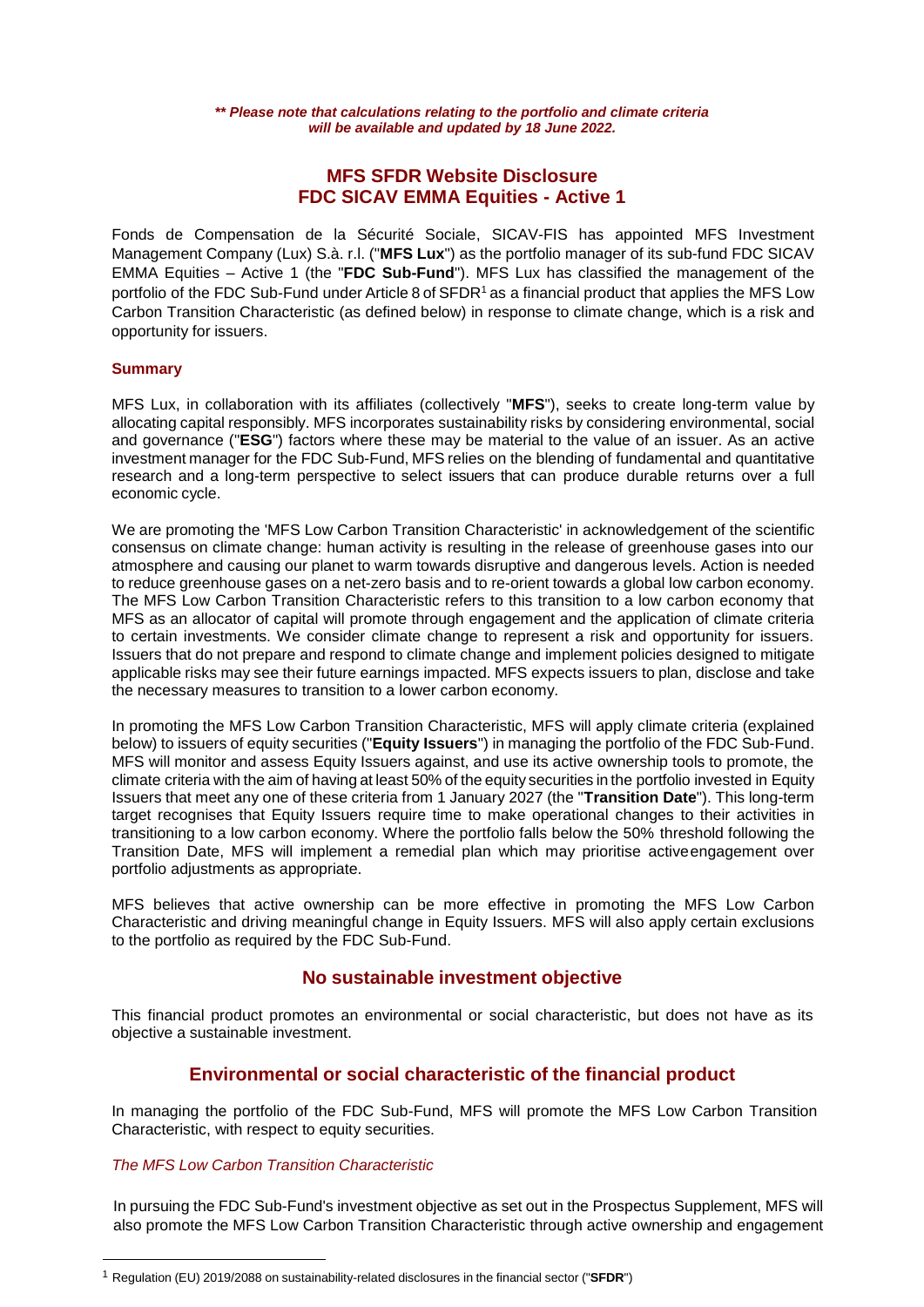with the aim of having at least 50% of the equity securities in the portfolio invested in Equity Issuers that meet at least one of these criteria from the Transition Date. Please refer to the 'Methodologies' section below which explains the underlying methodologies relating to each of the criterion.

Climate Criterion 1 - Reduction in 'greenhouse gas' ("**GHG**") intensity

Equity Issuers that reduce their GHG intensity on a year on year basis. This means that the GHG intensity of the Equity Issuer must be less than the previous year. MFS will not apply a minimum threshold and will calculate the yearly GHG intensity based on a 3 year rolling average. We believe this approach provides a clearer indication for an Equity Issuer's emissions reduction trajectory over the longer term.

As of 6 June 2022, [%] of equity securities in the portfolio of the FDC Sub-Fund were invested in Equity Issuers that met this criterion, which represented [%] ofthe total assets of the portfolio. In measuring this criterion for this period, we compared an Equity Issuer's annual GHG intensity of 2019 against the annual GHG intensity of 2018 using a 3 year rolling average.

 Climate Criterion 2 - Commitment to a recognised GHG emissions reduction or stabilization program aligned with international / national targets

Equity Issuers that have developed and committed to an emissions reduction or stabilization program that is aligned with international and national targets, such as a Net Zero Commitment or a published Science-Based Target.

As of 6 June 2022, [%] of equity securities in the portfolio of the FDC Sub-Fund were invested in Equity Issuers that met this criterion, which represented [%] of the total assets of the portfolio.

 Climate Criterion 3 - Operating on a 'net-zero' basis aligned with the United Nations Paris Agreement or such other successor multilateral framework.

This criterion refers to Equity Issuers that already operate on a net-zero basis based on a credible and transparent methodology. It is recognised that the path towards net-zero is a long-term goal. We do not therefore expect many Equity Issuers to meet this requirement at this point in time.

As of 6 June 2022, [0%] of equity securities in the portfolio of the FDC Sub-Fund were invested in Equity Issuers that met this criterion, which represented 0% of the total assets of the portfolio.

### *Exclusions*

In managing the portfolio of the FDC Sub-Fund, MFS will implement the exclusions required by the FDC Sub-Fund which prohibits investments in the following:

- Equity issuers that do not comply with international standards enshrined in the ten principles of the United Nations Global Compact as identified by the FDC Sub-Fund.
- Equity issuers involved in activities related to controversial weapons including anti-personnel mines, cluster bombs, nuclear weapons, depleted uranium, white phosphorous weapons and chemical and biological weapons as identified by the FDC Sub-Fund.
- Equity issuers involved in activities related to tobacco (5% or more in revenue from production and / or 15% or more in revenue from sales and distribution), nuclear energy (5% or more of annual revenue derived from nuclear power activities), controversial countries (countries identified in the UN Security Council Sanctions and high risk jurisdictions identified by FATF, based on US OFAC Sanctions List) and thermal coal (10% or more of revenue derived from thermal coal and sale to external parties – excluding metallurgical coal, coal mined for internal power generation, intra-company sales and coal trading).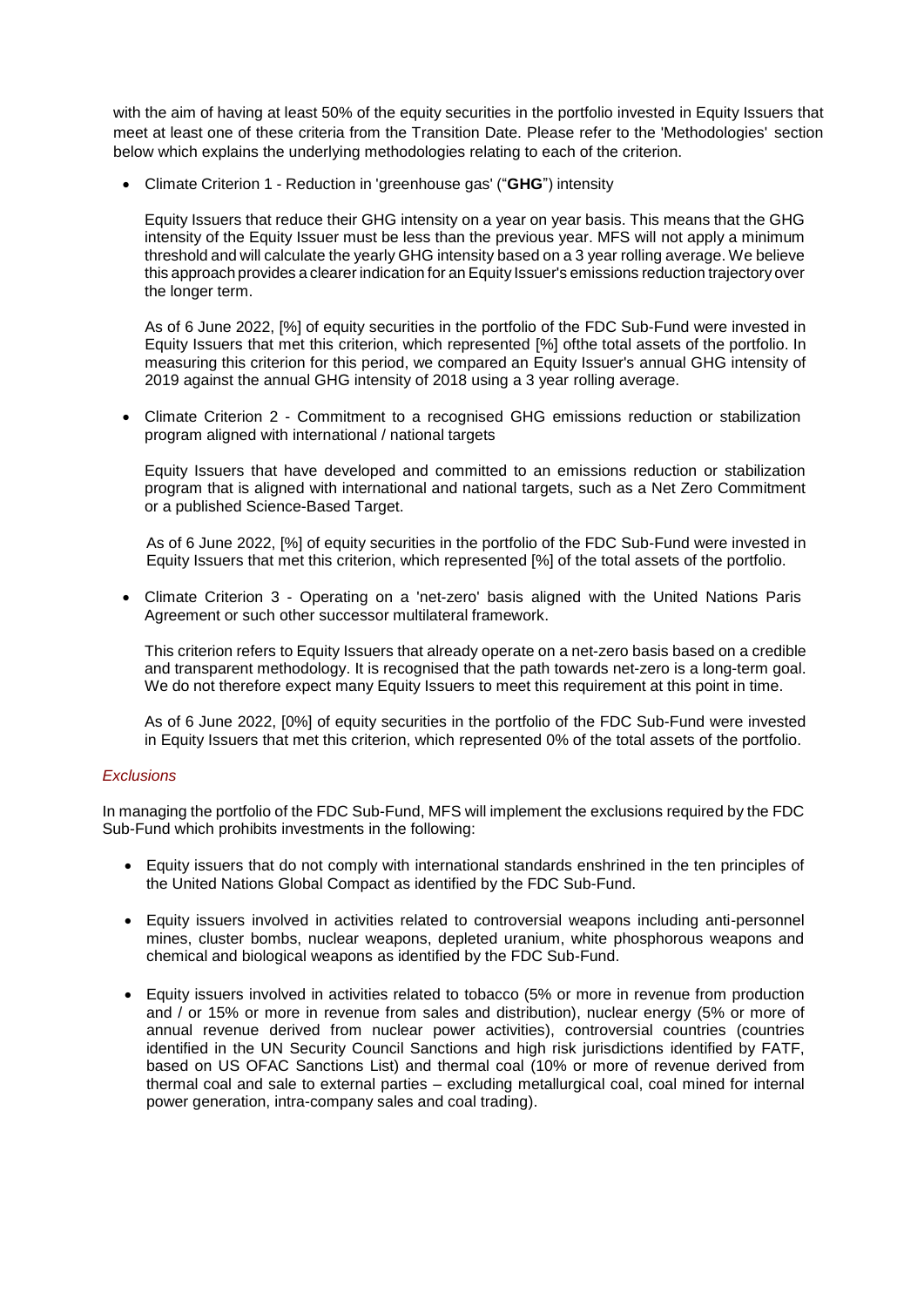# **Investment Strategy**

### *Description and implementation*

The FDC Sub-Fund managed by investment professionals within the MFS global integrated research platform which consists of analysts that undertake fundamental and quantitative analysis in issuers in which MFS is invested or may invest and portfolio managers / decision makers responsiblefor portfolio construction and investment decisions for portfolios ("**MFS Investment Professionals**"). Applying fundamental and quantitative analysis with active ownership, MFS Investment Professionals will assess andmonitor Equity Issuers for their readiness to transition to a low carbon economy against the climate criteria of the MFS Low Carbon Characteristic. MFS Investment Professionals will also actively engage with Equity Issuers on the climate criteria of the MFS Low Carbon Transition Characteristic and their response to climate change. In engaging on the climate criteria, MFS Investment Professionals will seek to influence Equity Issuers on the following: providing climate disclosure that is clear, consistent, audited and decision-useful; undertake carbon reduction plans that are aligned with international standards and global ambitions; and holding senior leadership accountable for climate responses. The MFS Investment Professionals will actively engage with Equity Issuers that the FDC Sub-Fund is already invested in as well as with new or prospective Equity Issuers.By systematically and actively engaging with Equity Issuer on the climate criteria, especially during the period leading up to the Transition Date, MFS Investment Professionals will gradually adjust as necessary the level of equity securities in the portfolio of the FDC Sub-Fund towards the minimum target 50% climate criteria threshold from the Transition Date as necessary.

For information on the active ownership tools that MFS Investment Professionals may use, see section on 'Engagement policies' below.

Following the Transition Date, MFS Investment Professionals will continue to actively engage with existing, new and prospective Equity Issuers on the climate criteria and their response to climate change. MFS Investment Professionals will monitor the FDC Sub-Fund portfolio'sadherence to the climate criteria in respect of equity securities.

Where the equity securities of the portfolio (on an asset weighted basis) fall below the 50% climate criteria threshold after the Transition Date, MFS Investment Professionals will undertake a review of the portfolio and implement a remedial plan. The remedial plan may include an assessment of the shortfall, a consideration of how to raise the threshold through various active ownership escalation strategies to address this over time, including reduction of exposure or divestment where active ownership is not deemed to be appropriate or feasible. As the purpose is to effect meaningful change in the real economy, immediate divestment and / or portfolio repositioning may not be the best approach to promote the MFS Low Carbon Transition Characteristic and the portfolio may remain below 50% for a period of time. In making portfolio adjustments, MFS Investment Professionals will take into account the need to minimize financial loss, ensure responsible risk management and mitigate disruption to the FCD Sub-Fund. MFS Investment Professionals may also choose to invest in Equity Issuers that cause the portfolio to fall below the 50% target following the Transition Date. However, this would only be permissible where the MFS Investment Professionals reasonably believe that promotion of the MFS Low Carbon Characteristic in relation to the climate criteria can be achieved within a reasonable timeframe through the use of active ownership tools to effect change at the level of the Equity Issuer.

#### *Binding elements*

In managing the portfolio of the FDC Sub-Fund, MFS will promote the MFS Low Carbon Characteristic by: actively engaging with existing, new and / or prospective Equity Issuers on the climate criteria before and beyond the Transition Date as explained above; applying the climate criteria to equity securities in the portfolio of the FDC Sub-Fund with the aim of having at least 50% of the equity securities invested in Equity Issuers that meet any one of the three climate criteria from the Transition Date; undertaking a remedial plan where the equity securities of the portfolio fall below the 50% climate criteria target from the Transition Date.

MFS will provide the FDC Sub-Fund with an annual disclosure on the level of the equity securities in the portfolio that adhere to the climate criteria and the actions taken by MFS to promote the climate criteria.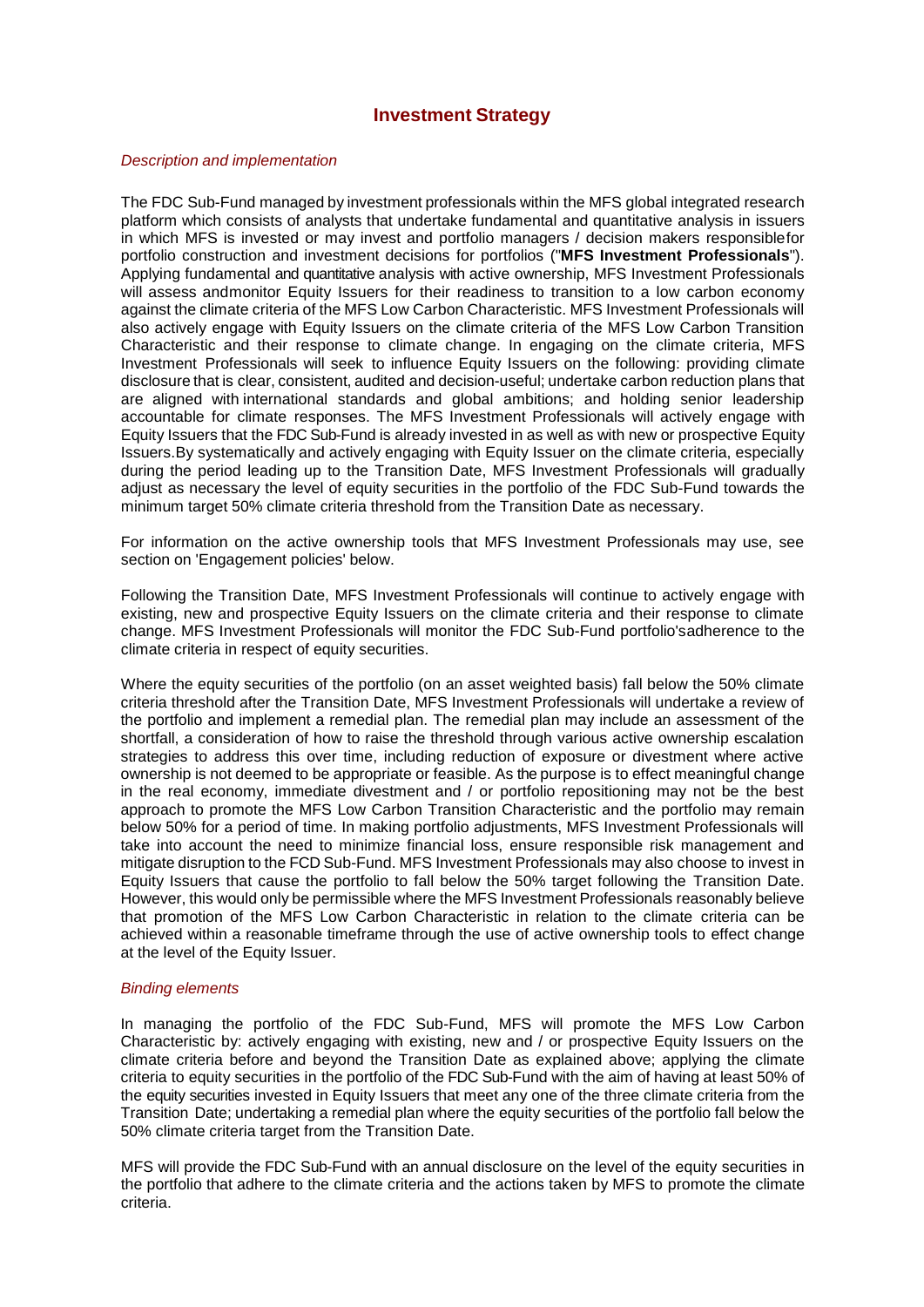#### *Assessing good governance practices*

MFS considers "good governance" to mean the standards of governance that organisations seeking or obtaining capital in public markets to finance economic activities are required to comply or expected to conform and which may have a material impact on the value of the organisation. These standards of governance cover a broad range of matters including its structure, constitutional arrangements, management, culture, remuneration and compensation policies, employee relations, accountability to shareholders, engagement with broader stakeholders, compliance with applicable laws and adherence to industry norms. It is important to note that these standards of governance are not static and evolve within the broader environment in which Equity Issuers operate.

The MFS Investment Professionals assess and monitor the governance practices of Equity Issuers in which the portfolio of the FDC Sub-Fund is invested to determine whether such issuers follow good governance practices. These assessments are inherently subjective, qualitative and complex and dependent on the availability and reliability of data. They are unique to the Equity Issuer and may vary based on the broader operating context including market expectations, local practices, sector and industry norms. It is important to note that these assessments are continuous rather thanpoint in time. MFS will seek to assist Equity Issuers to improve their governance practices through the deployment of our active ownership tools explained above. This enables the MFS Investment Professionals to raise concerns or make suggestions on a particular aspect of an Equity Issuer's governance practice. To support the MFS Investment Professionals in their assessments, MFS makes available a wide range of data, in-house training and research to identify best practices relating to governance.

## **Proportion of investments**

As set forth and further detailed in the Prospectus, the FDC Sub-Fund will invest in equities and similar assets included in the benchmark.

#### *Minimum proportion of investments*

MFS will aim to have at least 50% of equity securities in the portfolio of the FDC Sub-Fund invested in Equity Issuers meeting at least one of the climate criteria from the Transition Date. The 50% threshold will be calculated on an asset weighted basis and using equivalent exposure (which measures how a portfolio's value would change due to price changes in an asset held – the market value of the holding may differ).

As indicated above, it is important to note that the FDC Sub-Fund may invest in other non-equity instruments which are not subject to the 50% climate criteria threshold of the MFS Low Carbon Characteristic and therefore are not included in the calculation of the 50% climate criteriathreshold (see 'Methodologies' section below).

As of 6 June 2022, equity securities represented [%] of the total assets of the portfolio. [%] of the equity securities held by the portfolio met at least one of the climate criteria, which represented [%] of the total assets of the portfolio. The remaining investments of the portfolio comprised of cash and cash equivalent instruments which represented [%] of total assets and currency derivatives / derivative offsets which represented [%] of total assets.

#### *Use of derivatives*

MFS will not use derivatives to attain the MFS Low Carbon TransitionCharacteristic.

#### *Direct and indirect exposures*

MFS expects to obtain exposure to Equity Issuers directly throughinvestments in equity shares to promote the MFS Low Carbon Transition Characteristic.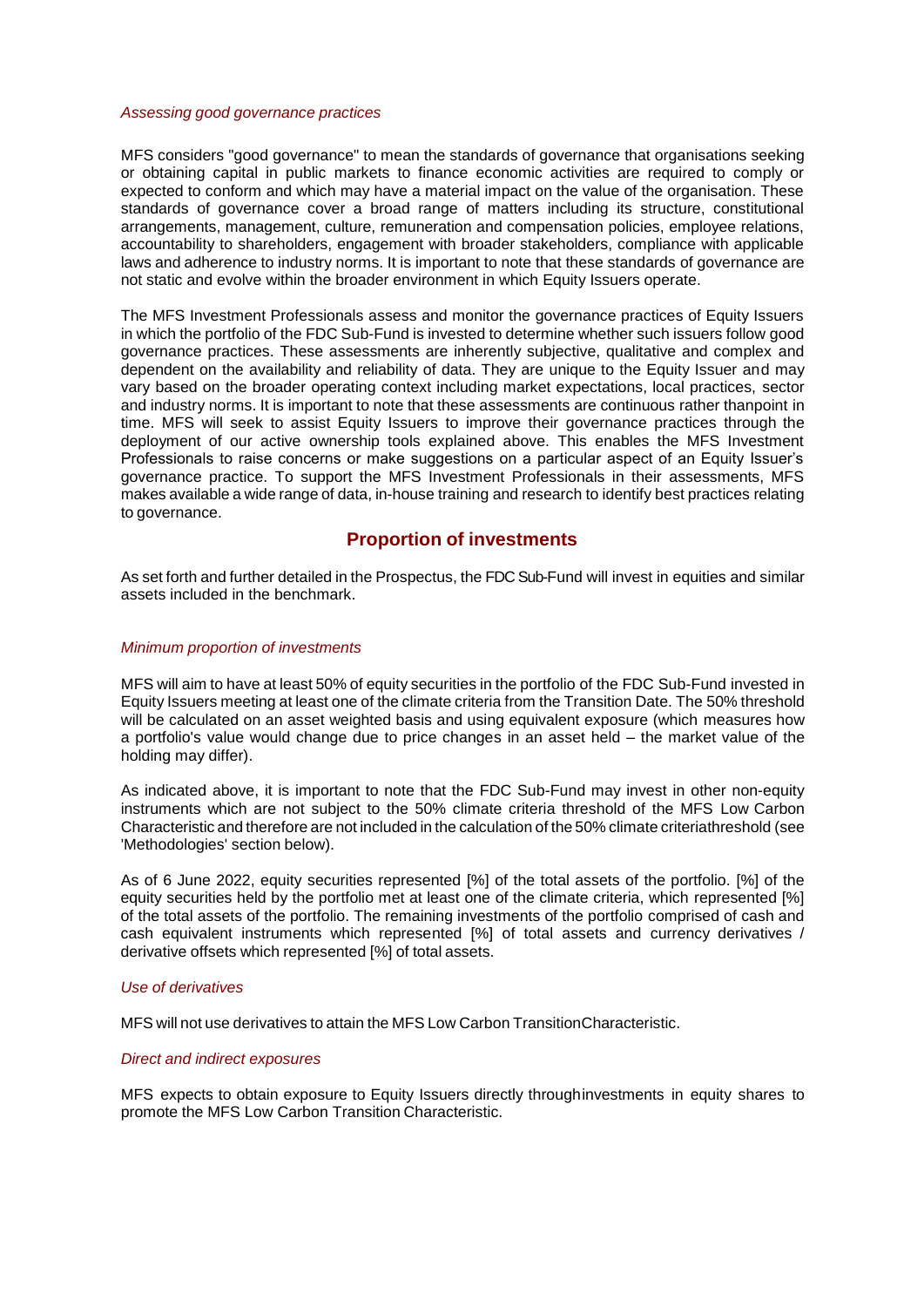# **Monitoring of environmental or social characteristics**

MFS Investment Professionals managing the portfolio of the FDC Sub-Fund will be responsible for monitoring the portfolio's adherence to the climate criteria. In addition, the portfolio's adherence to the climate criteria will be monitored by MFS' Compliance Department using a variety of proprietary and third-party tools. The following indicators will be used to monitor the MFS Low Carbon Characteristic:

Climate Criterion 1 - Measuring GHG intensity of Equity Issuers: the percentage (%) of equity securities in the portfolio (on an asset weighted basis) invested in Equity Issuers that have reduced their annual GHG intensity in accordance with the methodology set out below.

Climate Criterion 2 - Measuring recognised GHG emissions reduction or stabilization program: the percentage (%) equity securities in the portfolio (on an asset weighted basis) invested in Equity Issuers that have adopted such programs in accordance with the methodology set out below.

Climate Criterion 3 - Measuring 'net-zero' issuers: the percentage (%) of equity securities in the portfolio (on an asset weighted basis) invested in Equity Issuers that are operating at 'net-zero' determined in accordance with the methodology set out below.

In the period leading up to the Transition Date, MFS Investment Professionals will monitor, assess and track Equity Issuers against the climate criteria and take steps to engage with these issuers to facilitate their compliance with the climate criteria and overall climate transition. Where the portfolio's adherence to the climate criteria falls below 50% in respect of equity securities following the Transition Date, the MFS Investment Professionals will implement a remedial plan as set out above in the 'Investment Strategy' section above. For the purposes of measuring and disclosing the climate criteria against the portfolio on an annual basis, the percentage (%) will bebased on the average of four quarterly calculations.

The climate criteria will be monitored using a variety of data sources including third party vendors (as detailed in the section 'Data sources and processing' below). MFS aims to provide investment professionals with robust, high-quality data on environmental, social and governance considerations. For each of these three pillars, MFS seeks to find and utilise the best available data sources.

Equity Issuers subject to exclusions will be provided by the FDC Sub-Fund to MFS for implementation. These exclusions will be implemented and monitored by the MFS Investment Compliance Group. The MFS Investment Compliance Group is responsible for restriction implementation and compliance rule coding as well as monitoring portfolios on a pre-trade and trade date.

## **Methodologies**

### *Measuring climate criteria*

The science that underpins our understanding and response to climate change will continue to evolve. MFS will continue to review the climate criteria of the MFS Low Carbon Transition Characteristic to ensure that these remain fit for purpose based on the prevailing science. Where appropriate and consistent with the MFS Low Carbon Transition Characteristic, MFS may introduce new climate criteria or adjust the current criteria.

### *Measuring allocated proportion of assets*

Pursuant to the MFS Low Carbon Transition Characteristic, MFS will assess, monitor and engage with Equity Issuers with the aim of having at least 50% of the equity securities in the portfolio of the FDC Sub-Fund invested in Equity Issuers that meet any one of the three climate criteria from the Transition Date, calculated on weighted basis. Where an Equity Issuer meets more than one of these criteria at the same time, the same weighted exposure of the issuer in the portfolio would be used once to avoid double counting. These thresholds relate to equity securities only and will not include other instruments such as cash and cash equivalent instruments that the portfolio of the FDC Sub-Fund may invest or hold.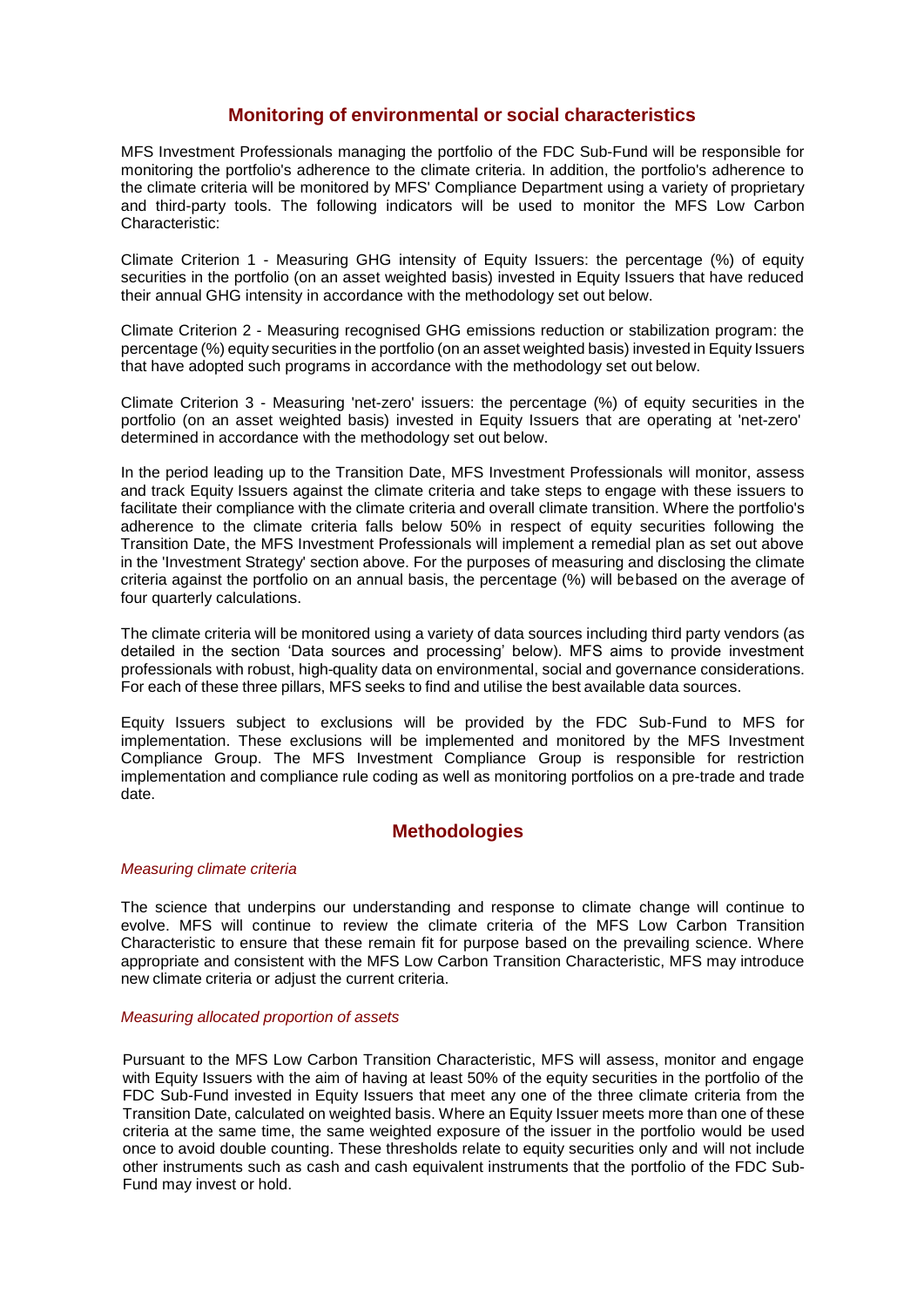### *Climate Criterion 1 - Measuring GHG intensity of issuers*

GHG intensity of issuers shall be calculated in accordance with the following formula:

```
\left(\frac{\text{current value of investment}_l}{\text{current value of all investments}(\text{\textsterling}M)}\times\frac{\text{investee company's Score 1, 2 and 3 GHz emissions}_l}{\text{investee company's EM revenue}_l}\right)
```
MFS will use Scope 1 and Scope 2 emissions data under the GHG Protocol Corporate Accounting and Reporting Standards. Scope 1 emissions are direct emissions from owned or controlled sources. Scope 2 emissions are indirect emissions from the generation of purchased energy. MFS may consider the inclusion of Scope 3 emissions (all indirect emissions that occur in the value chain of the reporting issuer not included in Scope 2) when the data is sufficiently available and reliable.

The GHG intensity of issuers will be calculated based on a 3 year rolling average. Note that there may be time lags in the availability of data at the time when MFS undertakes its calculations. For example, for 2027, we may use the average emissions for 2026, 2025 and 2024 and / or recordable estimates. If the data for 2026 is not available at the time of calculation, we would use 2025, 2024 and2023.

#### *Climate Criterion 2 - Measuring recognised GHG emissions reduction or stabilization program*

MFS will determine which programs adopted by Equity Issuers are acceptable for the purposes of this criterion. As a minimum, these programs must be science based and aligned with the Paris Agreement. Examples of acceptable programs include:

- the Science Based Targets initiative developed by CDP, the UN Global Compact, World Resources Institute and World Wide Fund for Nature.
- Race to Zero under the UN Framework Convention on Climate Change.

#### *Climate Criterion 3 - Measuring the 'net-zero' issuers*

MFS will use confirmation from Equity Issuers on their net-zero status derived or calculated where MFS is satisfied that basis for the confirmation is credible and aligned to international or national standards.

### **Data sources and processing**

#### *Data sources used*

MFS will use a broad range of data sources in the promotion of the MFS Low Carbon Characteristic and measuring Equity Issuers against the binding criteria including:

- Proprietary research and analysis produced by MFS Equity Issuer analysts, quantitative analysts and specialist ESG analysts.
- Data, representations and information made available by Equity Issuers.
- Data and analysis from third party specialist vendors such as MSCI, ISS and TruCost. MFS will continue monitor the availability of data and may engage new vendors from time to time.

## **Limitations to methodologies and data**

MFS considers the following as limitations to the methodologies and data:

- The general scientific understanding of climate change continues to evolve at pace and may supersede current assumptions and basis of climate policies.
- Our calculation of GHG intensity is dependent on the accuracy of emissions data provided by Equity Issuers and third-party vendors.